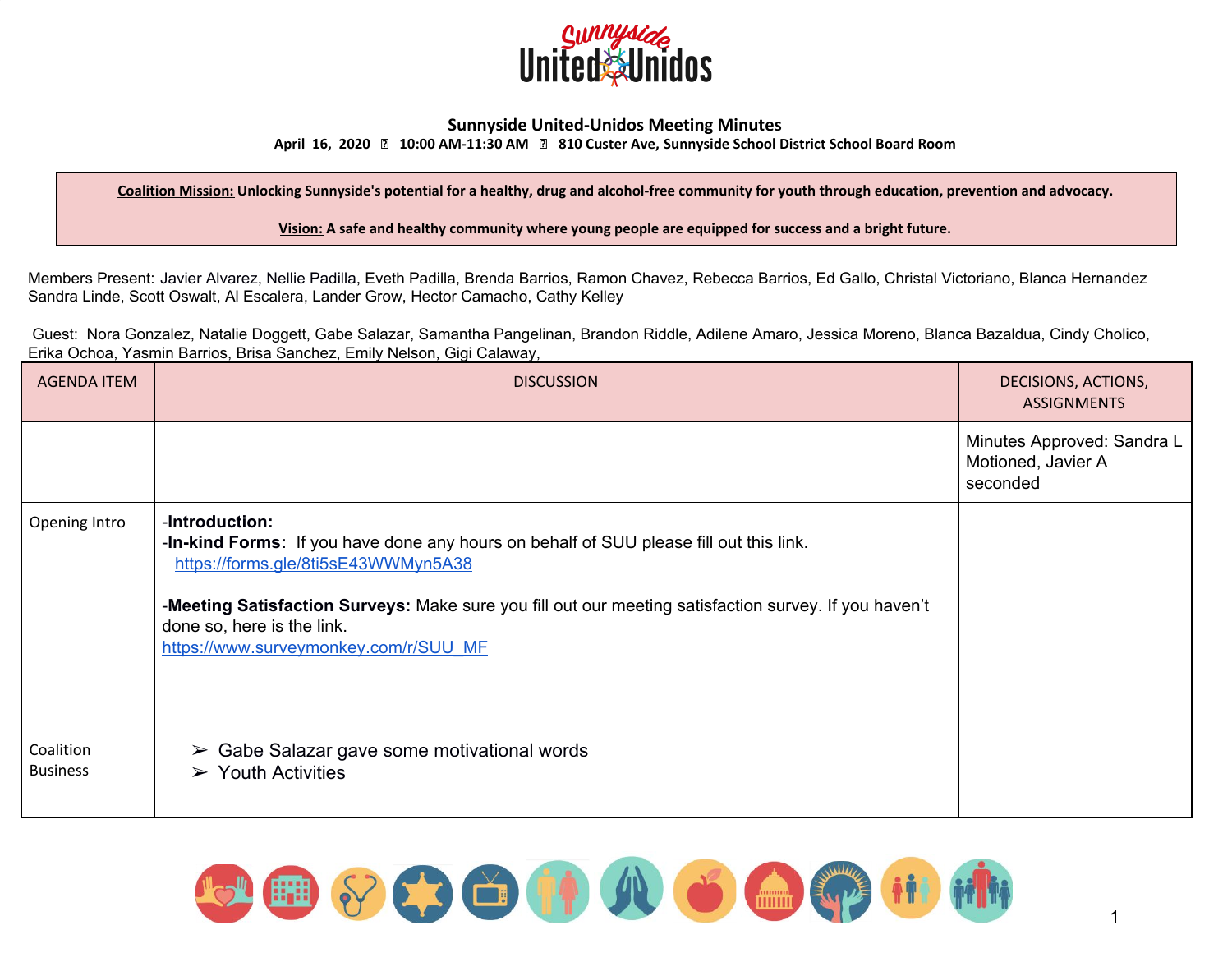

| National Drug Alcohol Facts Week Recap: Thank you to everyone who<br>$\circ$<br>participated. We have 3 winners Christal Victoriano, Valeria Cortez and Briseida<br>Chavez. |  |
|-----------------------------------------------------------------------------------------------------------------------------------------------------------------------------|--|
| Prevention Club Updates -Instagram Takeover, Self care challenge<br>$\circ$                                                                                                 |  |
| Students have been taking over the prevention club instagram page where they<br>$\circ$<br>introduce themselves and people have the opportunity to ask them questions.      |  |
| Adults will be taking over starting today.                                                                                                                                  |  |
| We started a self care challenge to help people with their mental health. Please                                                                                            |  |
| share, you don't have to post that you are participating but if you do, tag us.                                                                                             |  |
| ○ Facebook live topics: If you know of anyone who should be on our facebook live                                                                                            |  |
| talks let us know.                                                                                                                                                          |  |
| $\triangleright$ April 420 Activities                                                                                                                                       |  |
| ○ Please fill out our survey and help us spread the word to collect 420 responses of                                                                                        |  |
| why you don't smoke marijuana                                                                                                                                               |  |
| There is a poster contest for kids 6-12th grade of why Sunnyside teens should<br>use marijuana. Contest ends April 30 and those who participate will receive a              |  |
| mcdonalds coupon.                                                                                                                                                           |  |
| ► Opioid Conference - POSTPONED - Family Kits                                                                                                                               |  |
| ○ KDNA will be doing some family kits to hand out to families. Activities will teach                                                                                        |  |
| families how opioids and drugs can affect your brain. There will be worksheets for                                                                                          |  |
| parents to educate their children.                                                                                                                                          |  |
| ○ Pre and post surveys will be included and there will be a giveaway to encourage                                                                                           |  |
| families to fill it out                                                                                                                                                     |  |
| $\circ$ Planning on doing a live event virtually                                                                                                                            |  |
| $\triangleright$ Prevention Scholarship                                                                                                                                     |  |
| ○ Any donation amount accepted. Checks need to be made out to Sunnyside High School                                                                                         |  |
| Memo, Prevention Club Scholarship                                                                                                                                           |  |
| Mail to Kelly Story, 1110 S. 6th St. Sunnyside, WA 98944<br>$\circ$                                                                                                         |  |
| Brenda will donate at least \$25, Jory around \$100, Sandra Linde will donate, Samantha p<br>$\circ$                                                                        |  |
| is donating, Nora will donate \$20, Rebecca will donate                                                                                                                     |  |
| ○ You can also venmo Jory: @Jory-Anderson-1                                                                                                                                 |  |
| If you send a check let Eveth or Brenda know so we can track                                                                                                                |  |

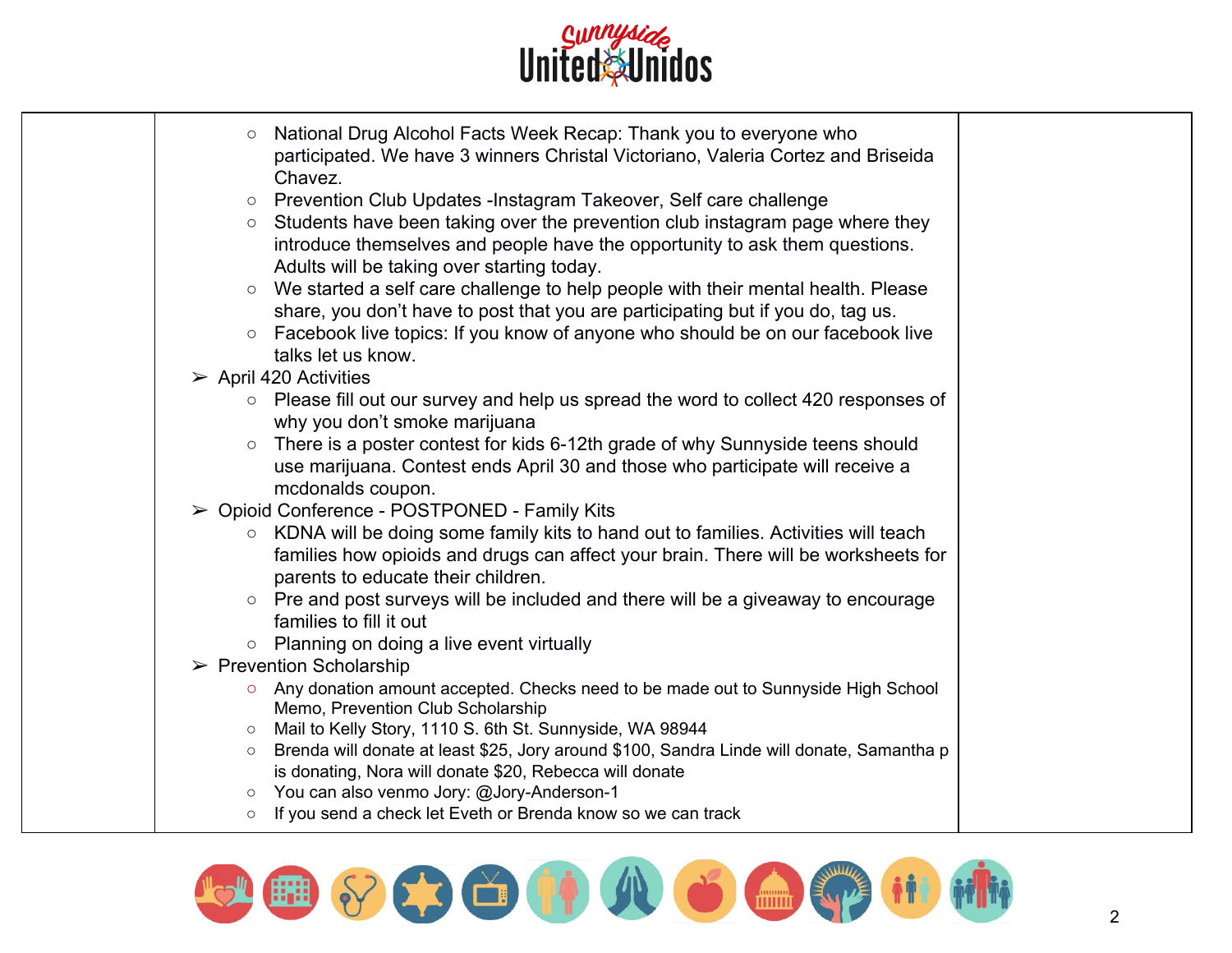

|               | O We already have \$300 collected<br>$\triangleright$ National Drug Take-Back Day - Cancelled - (PSA Videos)<br>○ National Drug Take Back Day at the Police Department was cancelled due to CO-VID.<br>However, luckily the prevention students helped create a public service announcement<br>that still is applicable in English and in Spanish, that can be used since the police<br>department has a 24 hour permanent drop box for medications.<br>KDNA is posting the video on their website, then we will share.<br>$\circ$<br>Hospital now has a permanent drop box outside of the emergency room open 24/7. It's<br>right by the entrance<br>○ Gabe Salazar can help with PSA videos<br>$\triangleright$ Strengthening Families for Parents & Youth Ages 10-14 Recap<br>$\circ$ We had one more session for our winter course but due to COVID-19 we weren't<br>able to complete the program.<br>We are trying different ways to connect with the families and finish the last<br>$\circ$<br>session<br>○ We might start a smaller strengthening families session since we still have<br>funding.<br>$\triangleright$ Data Committee Timeline<br>Data Books Distributed April 27th<br>$\circ$<br>Meet 1-2 times early May<br>$\circ$<br>Action Plan + Budget Due June 15th<br>$\circ$<br>Criteria Prioritization Activity: https://forms.gle/HqVwrBiAKTygHAFa9<br>$\bigcirc$<br>We are looking for volunteers who would like to look through the data: Samantha,<br>$\circ$<br>Branda, Hector and Sandra can help |  |
|---------------|----------------------------------------------------------------------------------------------------------------------------------------------------------------------------------------------------------------------------------------------------------------------------------------------------------------------------------------------------------------------------------------------------------------------------------------------------------------------------------------------------------------------------------------------------------------------------------------------------------------------------------------------------------------------------------------------------------------------------------------------------------------------------------------------------------------------------------------------------------------------------------------------------------------------------------------------------------------------------------------------------------------------------------------------------------------------------------------------------------------------------------------------------------------------------------------------------------------------------------------------------------------------------------------------------------------------------------------------------------------------------------------------------------------------------------------------------------------------------------------------------------------------------|--|
| Announcements | <b>Announcements from partners:</b><br>Yakima Health District: Stop the spread campaign is pushing staying at home as much as<br>$\blacksquare$<br>possible. Wear a cloth based mask when you go out to help you from spreading the virus, it's not<br>too prevent you from getting it. Masks for under 2 yr olds are not recommended.<br>Fred Hutch: Looking for male and female latino cancer survivors to participate in their nutrition<br>and physical cxhb activity study.                                                                                                                                                                                                                                                                                                                                                                                                                                                                                                                                                                                                                                                                                                                                                                                                                                                                                                                                                                                                                                           |  |